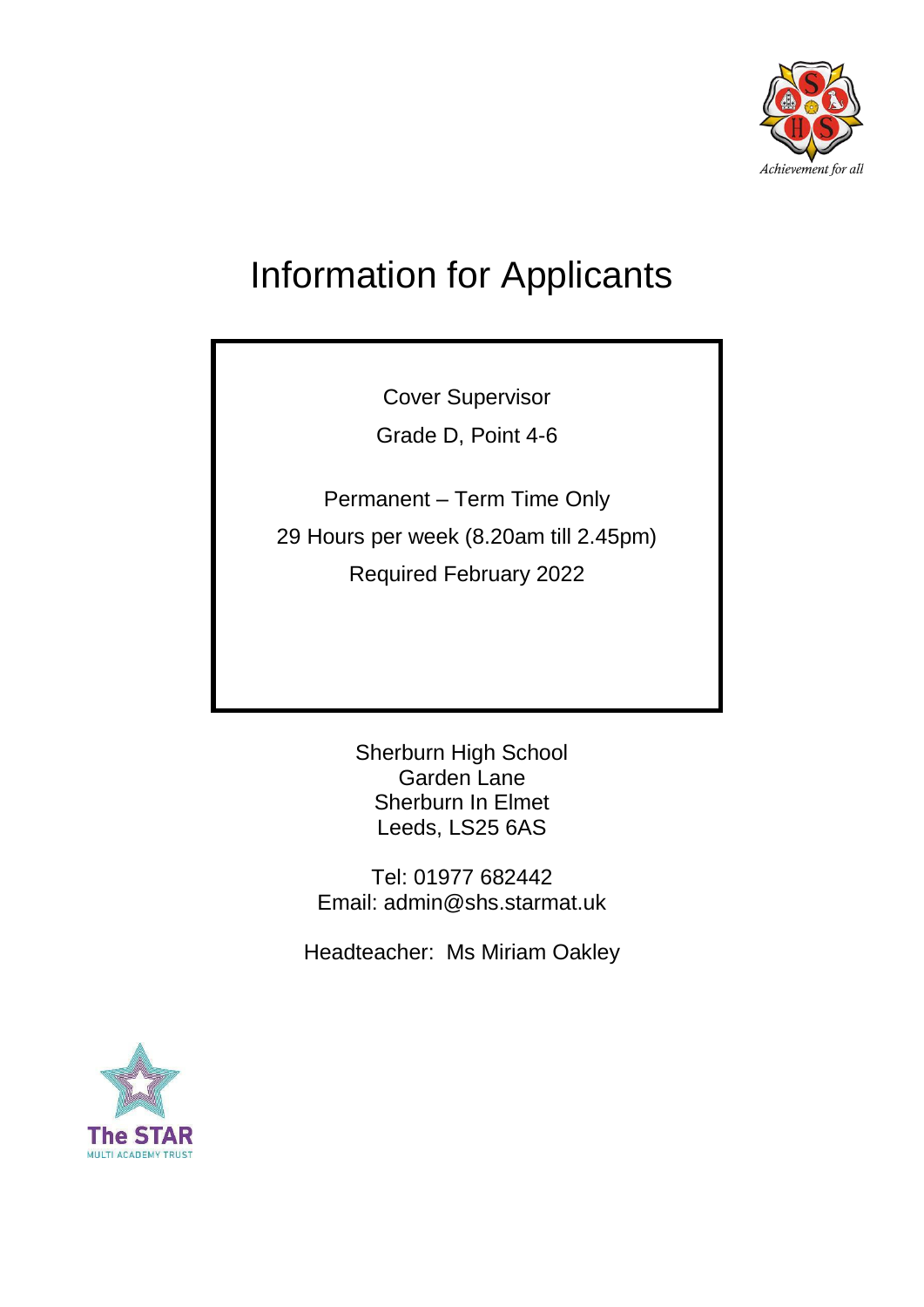Dear Applicant,



Thank you for your interest in the post of: Cover Supervisor.

I am delighted that you are interested in joining "Team Sherburn" as a member of our Support Team.

Teaching is at the heart of what we do and it is essential that all applicants share our passion for teaching and learning. For us, school improvement takes place through every interaction and the very best place to implement and embed positive change is in the classroom.

We strive to be open, honest and up for the challenge! We don't claim to know all the answers or to always get it right, but we do claim to try our very best to support and care about every single young person in our school as summed up by our school motto Achievement for All.

With under a 1000 students, we believe that Sherburn High is an 11-18 school, which is big enough to deliver, but small enough to care. We are extremely proud of the open and welcoming nature of the school from both the staff and students; the sheer variety of activities offered both within the curriculum and after school hours. We are proud of our student outcomes, our strong reputation for looking after our students and where high standards of conduct are non-negotiable. We believe that it is a combination of these factors that means that our student numbers are growing and that places for September 2021 were oversubscribed.

We are fortunate to have an established and cohesive team of outstanding practitioners within a successful and vibrant school. At Sherburn we do not limit our definition of achievement simply to academic pursuits. We believe in developing well-rounded individuals and, as such, we make a significant investment in sports and the arts.

Over the last four years, the school has taken huge steps forward. The platform we have for continual improvement is secure. The students here are fantastic to work with and they come to school eager to learn. The staff is professional, supportive, and collaborative; there is a positive, aspirational atmosphere and an impressive level of commitment from everyone to continue moving the school forward.

We have excellent relationships with a wide number of schools and academies through our partnership work and of course membership of the STAR Multi-Academy Trust. We are committed to safeguarding and promoting the welfare of children and young people and expect all staff and volunteers to share this commitment.

If you would like to know more about the school and its activities, please look at our website www.sherburnhigh.co.uk and get in touch.

M-Oarley

Miriam Oakley Headteacher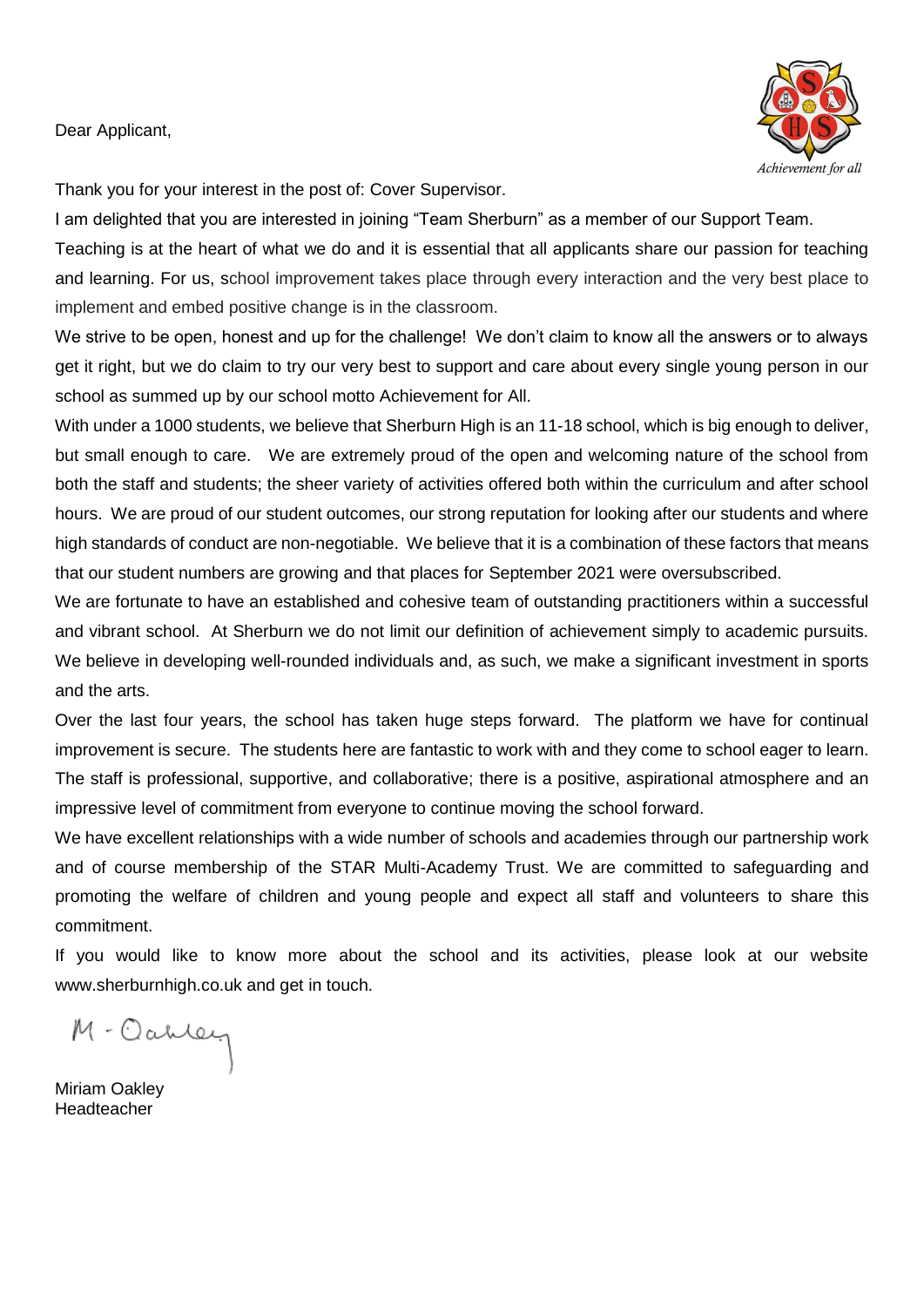# **THE SELECTION PROCESS**



If you wish to apply for the post of Cover Supervisor, then you should:

- Fully complete the application form, ensuring all details are accurate and all declarations are signed. Please ensure you include details of **two** professional referees with one being your current employer (with email addresses). If you are currently working in a school please ensure one of your referees is your current Headteacher.**Do not enclose additional CVs**.
- In your application please address how your experience to date best fits you to the requirements of the following sections of the person specification:
	- Experience
	- Skills and Knowledge
	- Personal Qualities

The short-listing process will, in part, assess your ability to communicate effectively and accurately in the written word.

Your audience for your written work will be school staff and governors.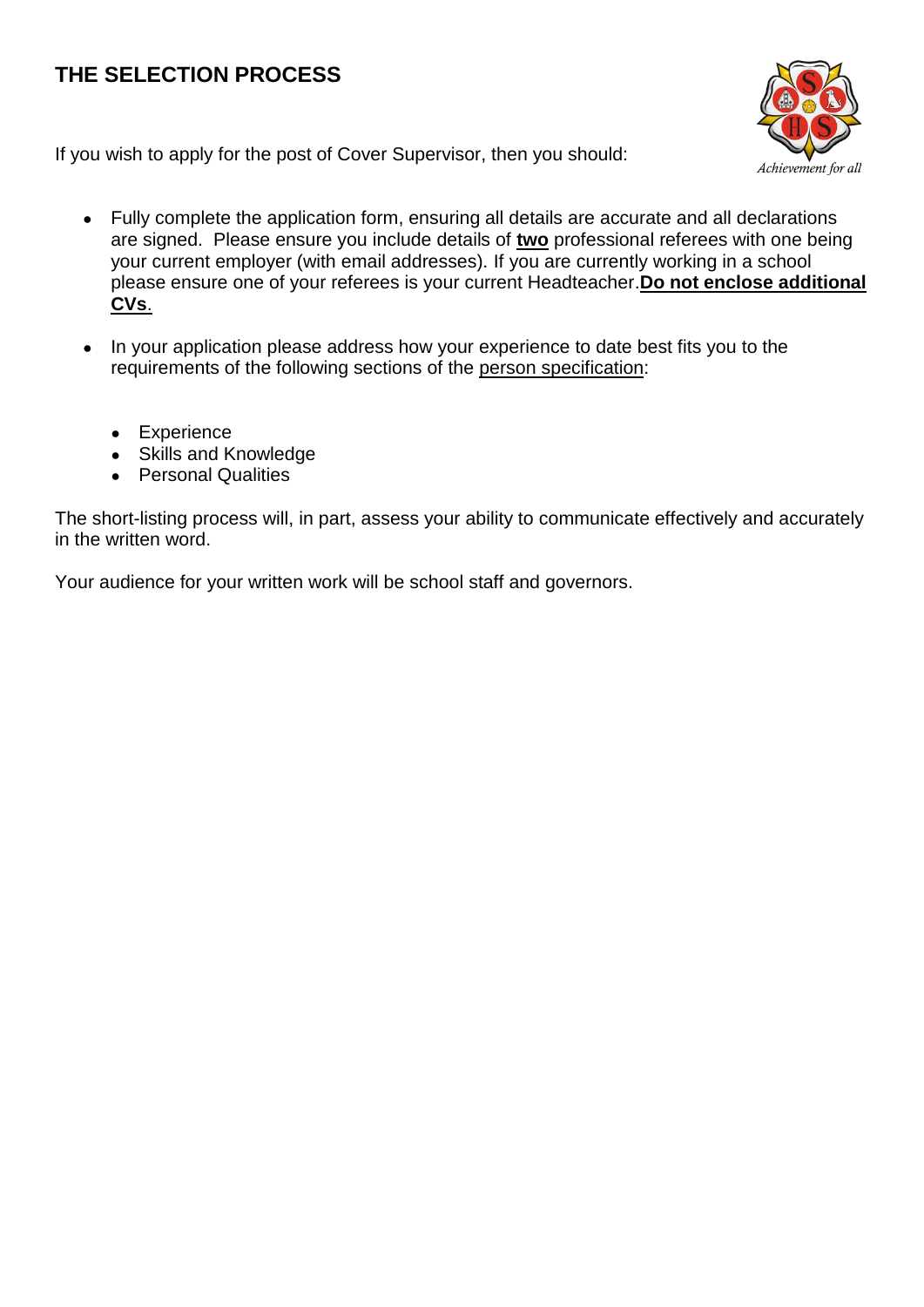

| Closing time/date for applications                          | <b>Open Ended Recruitment</b>                                                      |
|-------------------------------------------------------------|------------------------------------------------------------------------------------|
| Shortlisting                                                | On receipt of application                                                          |
| Invitation to interview by telephone/ Confirmation by email | <b>TBC</b>                                                                         |
| Interview day                                               | A date and time will be confirmed<br>after a successful application is<br>received |

Completed applications should be emailed to: [recruitment@shs.starmat.uk](mailto:recruitment@shs.starmat.uk)

All emails will be automatically acknowledged. If you do not receive an email acknowledgement please contact Danielle Elliott on 01977 687969.

Candidates who have not been notified **a week after the closing date** are asked to assume their application has not been successful in this instance. Unfortunately, we are unable to provide feedback to applicants who are not shortlisted.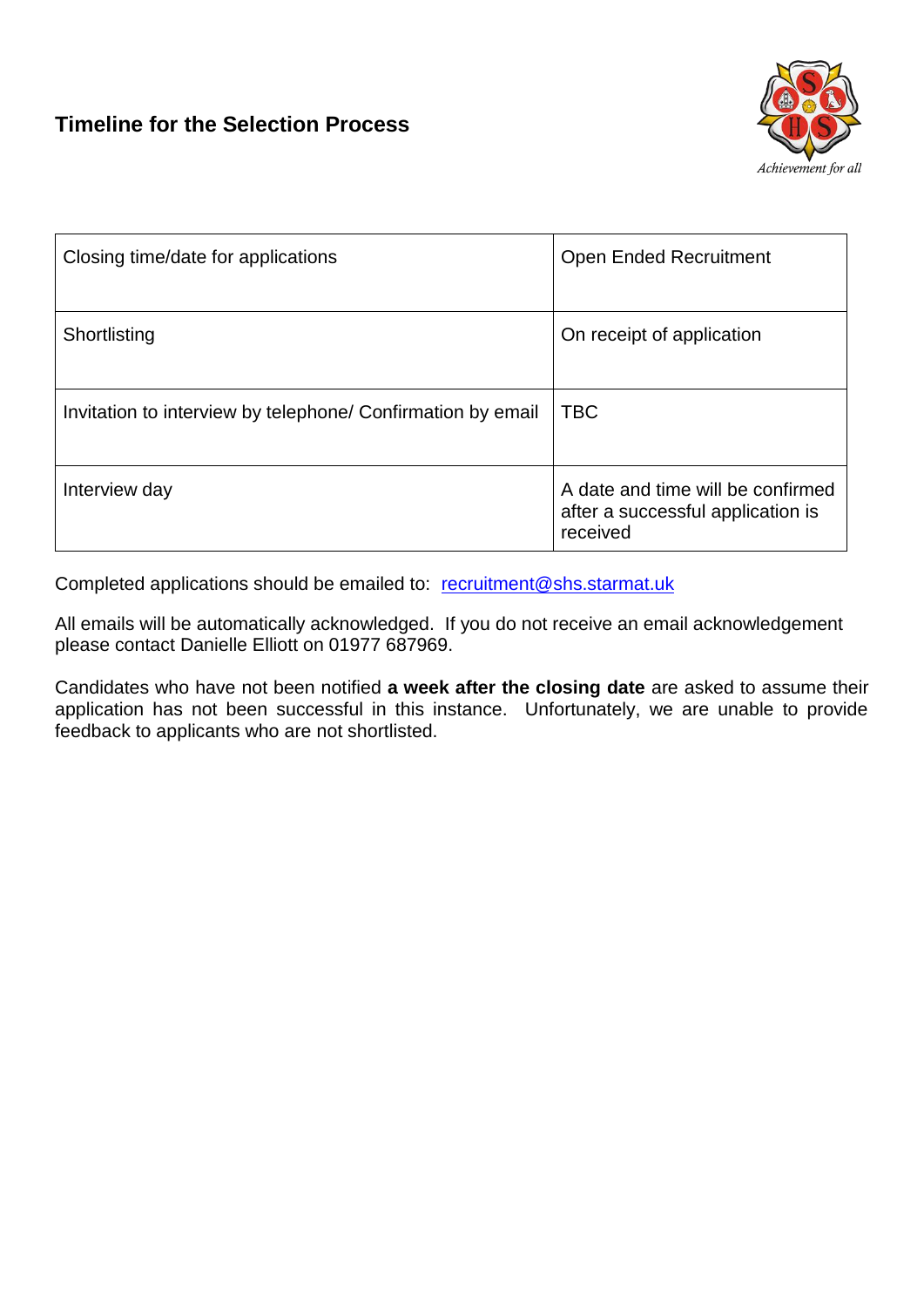# **Appendices**



| 1                       | The School Vision and Values Statement                                    |
|-------------------------|---------------------------------------------------------------------------|
| $\boldsymbol{2}$        | Job Description and Person Specification for the role of Cover Supervisor |
| 3                       | <b>Team Information</b>                                                   |
| $\overline{\mathbf{4}}$ | Whole school Information                                                  |
| 5                       | <b>Local Area Information</b>                                             |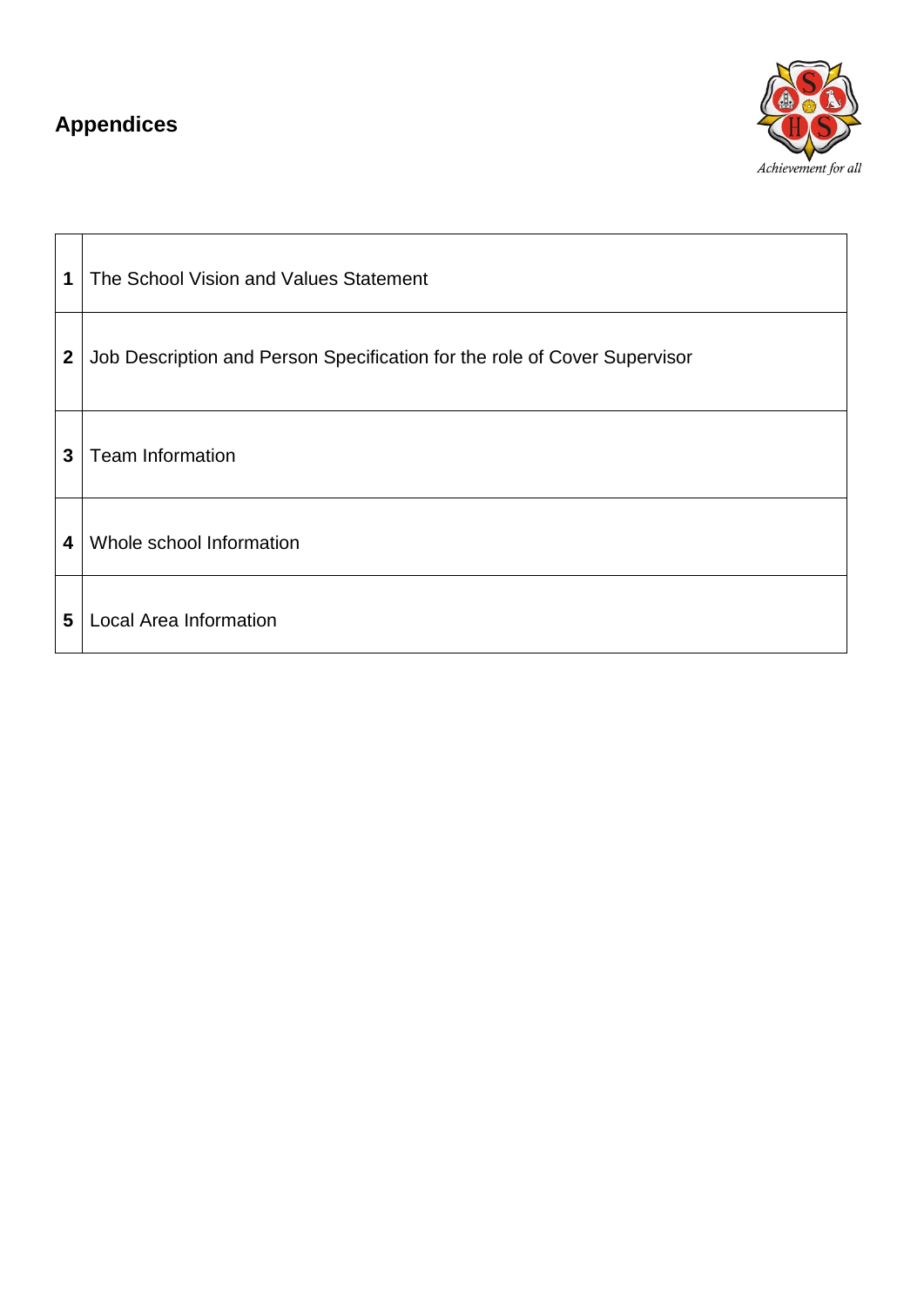# **Appendix 1: The School Visions and Values Statement**



#### **Sherburn High School Aims & Vision**

We want members of our community to be:

- Skilled for the future
- Lifelong learners
- Emotionally resilient
- Confident
- Aspirational
- Open-minded
- Kind to themselves, others and their environment

| All STAR MAT partner schools offer their students the following opportunities to develop: |  |  |  |
|-------------------------------------------------------------------------------------------|--|--|--|
|                                                                                           |  |  |  |

| Themselves to become:                                                                                                                                                                        | Their ability to interact with others<br>and contribute positively to society<br>to become:                                                                                                                                                                                | The knowledge and skills which will<br>equip them for life, with an<br>entitlement to:                                                                                                                                                                                                                                                                                            |
|----------------------------------------------------------------------------------------------------------------------------------------------------------------------------------------------|----------------------------------------------------------------------------------------------------------------------------------------------------------------------------------------------------------------------------------------------------------------------------|-----------------------------------------------------------------------------------------------------------------------------------------------------------------------------------------------------------------------------------------------------------------------------------------------------------------------------------------------------------------------------------|
| Physically and mentally<br>healthy<br>Informed risk takers,<br>problem solvers and<br>critical thinkers<br>Articulate<br>communicators<br>Reflective, resilient and<br>able to self-regulate | Tolerant and respectful of<br>$\bullet$<br>others:<br>different people, places and<br>cultures<br>Responsible, aware and<br>$\bullet$<br>engaged citizens: locally,<br>nationally and globally<br>Able to develop appropriate<br>$\bullet$<br>and successful relationships | Develop mathematical fluency<br>and essential literacy skills<br>Be taught a broad, rich and age<br>appropriate programme of study<br>in every subject<br>Stimulating and exciting<br>learning experiences both within<br>and beyond the 'classroom'<br>Opportunities to take part in<br>sport, performance and other<br>creative activities<br>Careers education and<br>guidance |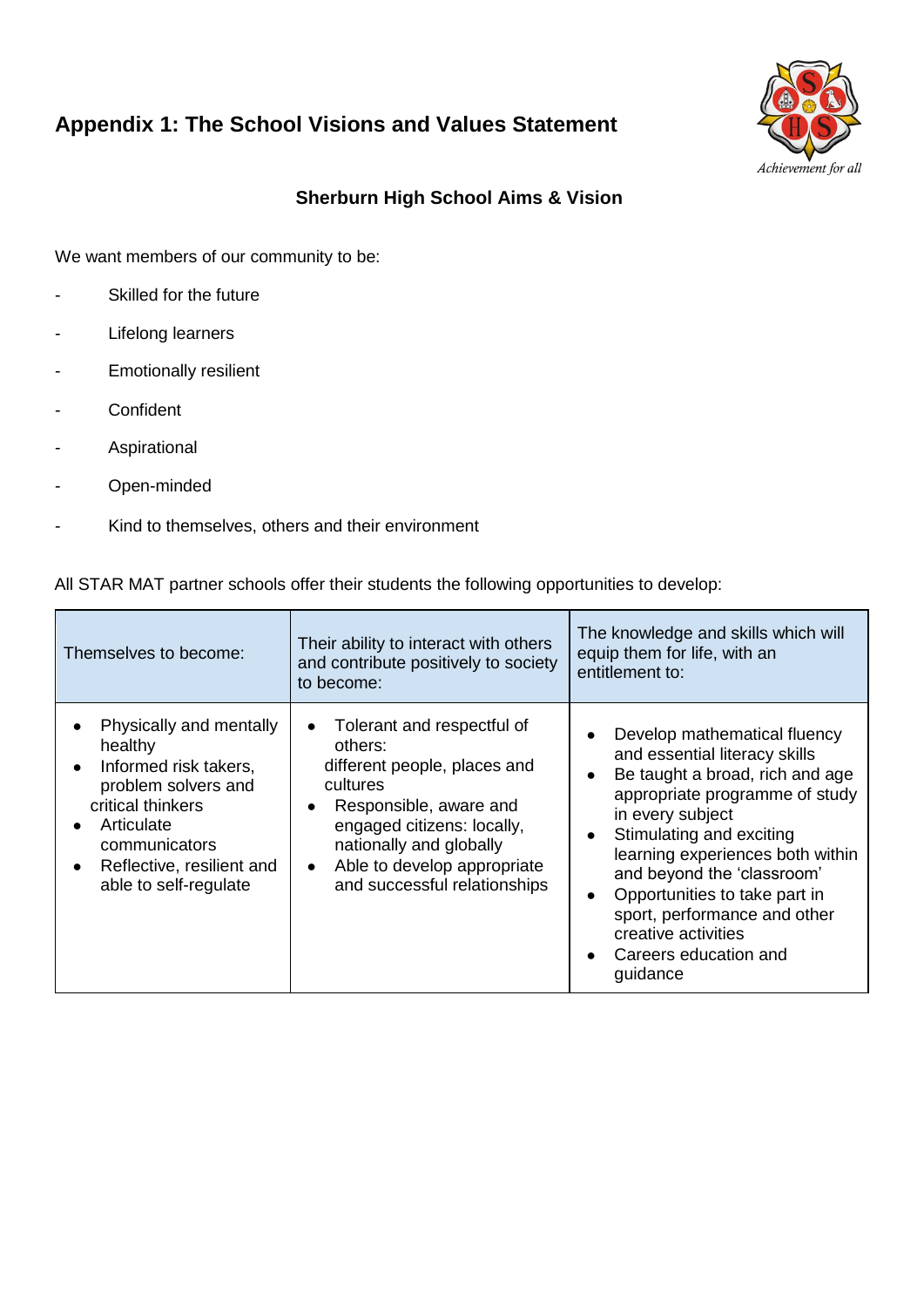# **Appendix 2a: Job Description**

 $\Gamma$ 

| <b>Appendix 2a: Job Description</b> |                                                                                                                                                                                                                                                                                                                                                                                                                                                                        |                     |
|-------------------------------------|------------------------------------------------------------------------------------------------------------------------------------------------------------------------------------------------------------------------------------------------------------------------------------------------------------------------------------------------------------------------------------------------------------------------------------------------------------------------|---------------------|
| <b>JOB TITLE:</b>                   | <b>Cover Supervisor</b>                                                                                                                                                                                                                                                                                                                                                                                                                                                |                     |
| <b>GRADE:</b>                       | Grade D (Point $4-6$ ), term time only                                                                                                                                                                                                                                                                                                                                                                                                                                 | Achievement for all |
| <b>HOURS PER WEEK:</b>              | 29 hours per week                                                                                                                                                                                                                                                                                                                                                                                                                                                      |                     |
| <b>WORKING PATTERN:</b>             | Monday to Friday: 8:20am - 2:45pm                                                                                                                                                                                                                                                                                                                                                                                                                                      |                     |
| <b>RESPONSIBLE TO:</b>              | <b>Assistant Head Teacher</b>                                                                                                                                                                                                                                                                                                                                                                                                                                          |                     |
| <b>JOB PURPOSE:</b>                 | To provide short term cover for absent teaching staff or general teaching assistants.<br>Work is essentially supervisory in nature, allocating pre-prepared work, managing the<br>behaviour of students during class or supporting students in lessons under the guidance<br>of the class teacher or SENCO. The role does not involve planning, preparing,<br>delivering lessons or assessing and reporting on the development progress and<br>attainment of students. |                     |

٦

| <b>ACCOUNTABILITIES / MAIN RESPONSIBILITIES</b>                                 |                                                                                                                                                                                                                                                                                                                                                                                                                                                                                                                                                                                                                                                                                                                                                                                                                                                                                                                                                                                                                                                                                                                                                     |  |  |
|---------------------------------------------------------------------------------|-----------------------------------------------------------------------------------------------------------------------------------------------------------------------------------------------------------------------------------------------------------------------------------------------------------------------------------------------------------------------------------------------------------------------------------------------------------------------------------------------------------------------------------------------------------------------------------------------------------------------------------------------------------------------------------------------------------------------------------------------------------------------------------------------------------------------------------------------------------------------------------------------------------------------------------------------------------------------------------------------------------------------------------------------------------------------------------------------------------------------------------------------------|--|--|
| <b>Supporting Learning &amp;</b><br><b>Development</b><br><b>Communication</b>  | Know how to obtain support and report concerns.<br>$\bullet$<br>Highlight additional training and supervision needs to build on your skills and<br>$\bullet$<br>knowledge.<br>Encourage positive behaviour through the implementation of the school behaviour<br>$\bullet$<br>policy and practises, and encourage pupils to take responsibility for their own<br>behaviour.<br>Under the general direction of the teacher participate in establishing and maintaining<br>$\bullet$<br>effective<br>relationships<br>with<br>pupils,<br>with<br>other<br>parents/carers<br>and<br>agencies/professionals<br>Communicate effectively with all pupils, families, carers and other agencies /<br>$\bullet$<br>professionals<br>To communicate with the absent teacher the progress made whilst covering a class<br>$\bullet$<br>or any concerns experienced, this can be via email.<br>Know that communication is a two-way process and develop and use effective<br>$\bullet$<br>communication systems appropriate to the audience.<br>Communicate student work as set out by the classroom teacher and manage<br>$\bullet$<br>classroom organisation. |  |  |
|                                                                                 | Hold conversations at the appropriate time and place, understanding the value of low<br>intervention.                                                                                                                                                                                                                                                                                                                                                                                                                                                                                                                                                                                                                                                                                                                                                                                                                                                                                                                                                                                                                                               |  |  |
| <b>Sharing information</b>                                                      | Share information confidentially about young people with teachers and other<br>$\bullet$<br>professionals as required. Completing daily records and target sheets.<br>Pay due regard to professional boundaries, maintaining appropriate levels of<br>confidentiality.                                                                                                                                                                                                                                                                                                                                                                                                                                                                                                                                                                                                                                                                                                                                                                                                                                                                              |  |  |
| Safeguarding and<br><b>Promoting the Welfare</b><br>of Children/Young<br>People | Understand that different confidentiality procedures may apply in different contexts.<br>Be responsible for promoting and safeguarding the welfare of young people in line<br>with policy and legislation, raising concerns as appropriate.                                                                                                                                                                                                                                                                                                                                                                                                                                                                                                                                                                                                                                                                                                                                                                                                                                                                                                         |  |  |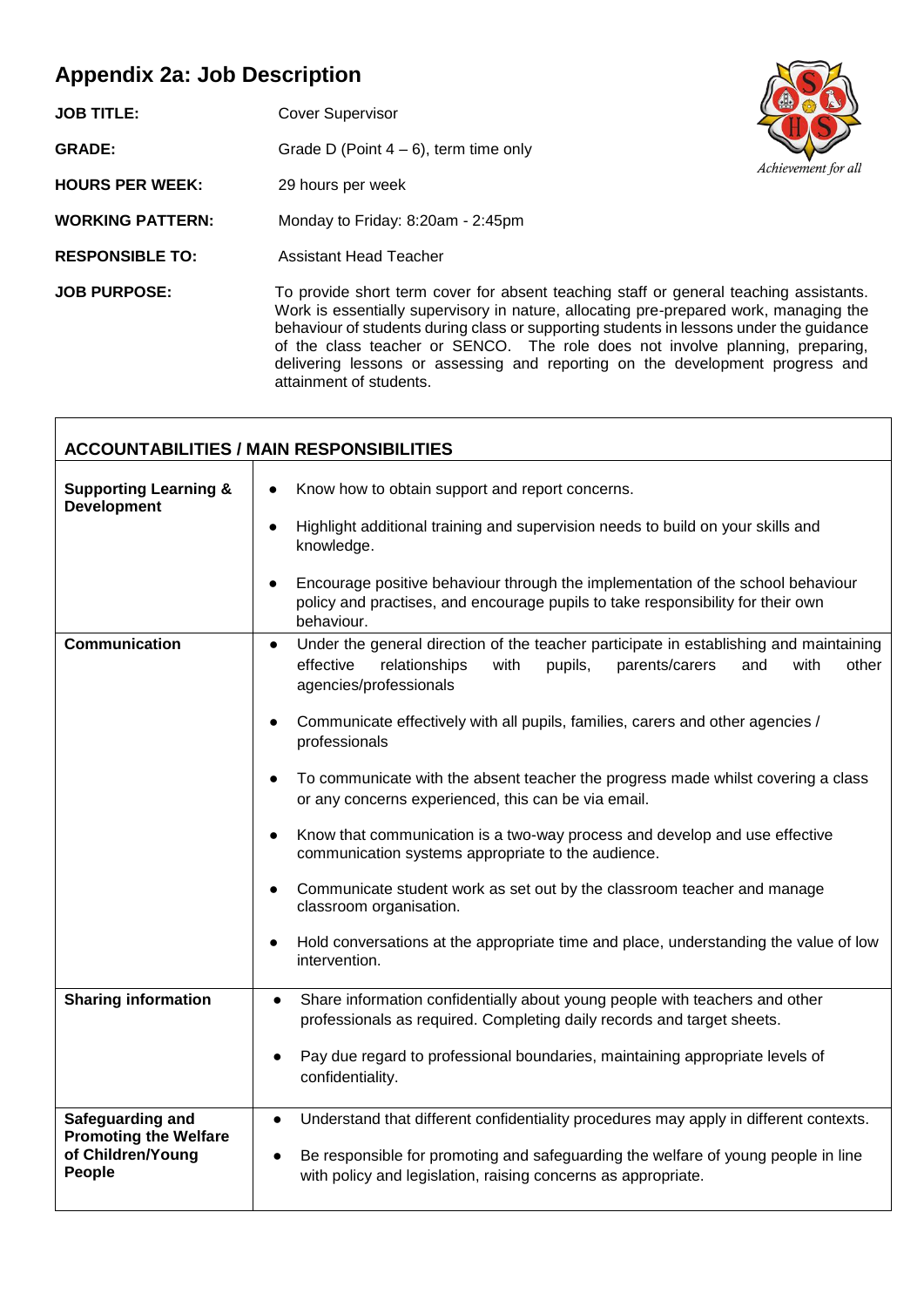| <b>Administration/Other</b> | Provide technical and administrative support for the academic and pastoral systems<br>$\bullet$<br>of the school.                                                                                                                                                 |  |
|-----------------------------|-------------------------------------------------------------------------------------------------------------------------------------------------------------------------------------------------------------------------------------------------------------------|--|
|                             | Cover lessons for teaching staff who are absent or otherwise occupied and provide<br>general feedback to the regular class teacher.                                                                                                                               |  |
|                             | Cover as a General Teaching Assistant and support the SEND department under<br>the direction of the SENCO.                                                                                                                                                        |  |
|                             | Supervise students sitting internal and external examinations ensuring that<br>examinations comply with Examination Board Regulations.                                                                                                                            |  |
|                             | Take an active participation in appraisal, training and other learning activities.<br>$\bullet$                                                                                                                                                                   |  |
| <b>Health &amp; Safety</b>  | Be aware of and implement your health and safety responsibilities as an employee<br>$\bullet$<br>and where appropriate any additional specialist or managerial health and safety<br>responsibilities as defined in the Health and Safety policy and procedure.    |  |
|                             | Work with colleagues and others to maintain health, safety and welfare within the<br>working environment                                                                                                                                                          |  |
| <b>Data Protection</b>      | To comply with the STAR MAT's policies and supporting documentation in relation to<br>Information Governance this includes Data Protection, Information Security and<br>Confidentiality.                                                                          |  |
| <b>Equalities</b>           | Promote inclusion and acceptance of all young people and staff.                                                                                                                                                                                                   |  |
|                             | Within their own area of responsibility work in accordance with the aims of the<br>Equality policy, treating people with respect for their diversity, culture and values.                                                                                         |  |
| <b>Customer Service</b>     | The STAR MAT requires a commitment to equity of access and outcomes, this will<br>$\bullet$<br>include due regard to equality, diversity, dignity, respect and human rights and<br>working with others to keep vulnerable people safe from abuse and mistreatment |  |
|                             | The STAR MAT requires that staff offer the best level of service to their customers<br>and behave in a way that gives them confidence. Customers will be treated as<br>individuals, with respect for their diversity, culture and values.                         |  |

This job description is not your contract of employment, or any part of it. It has been prepared only for the purpose of school organisation and may change either as your contract changes or as the organisation of the school is changed. Whilst this job outline provides a summary of the post, it is not a comprehensive list or description and the job will evolve to meet changing circumstances. Such changes would be commensurate with the grading and conditions of service of the post and would be subject to discussion and consultation. All staff are required to comply with the school's policies, procedures and ethos.

Elements of the Job Description may be re-negotiated at the request of either party and with the agreement of both. The post holder may, in addition, be asked to carry out other reasonable duties within the MAT, (which could involve working at other schools), as may be required for the benefit of the school and the students' education and well-being.

In relation to Data Protection, Information Security and Confidentiality, all staff are required to comply with the school's policies and supporting documentation in respect of these issues.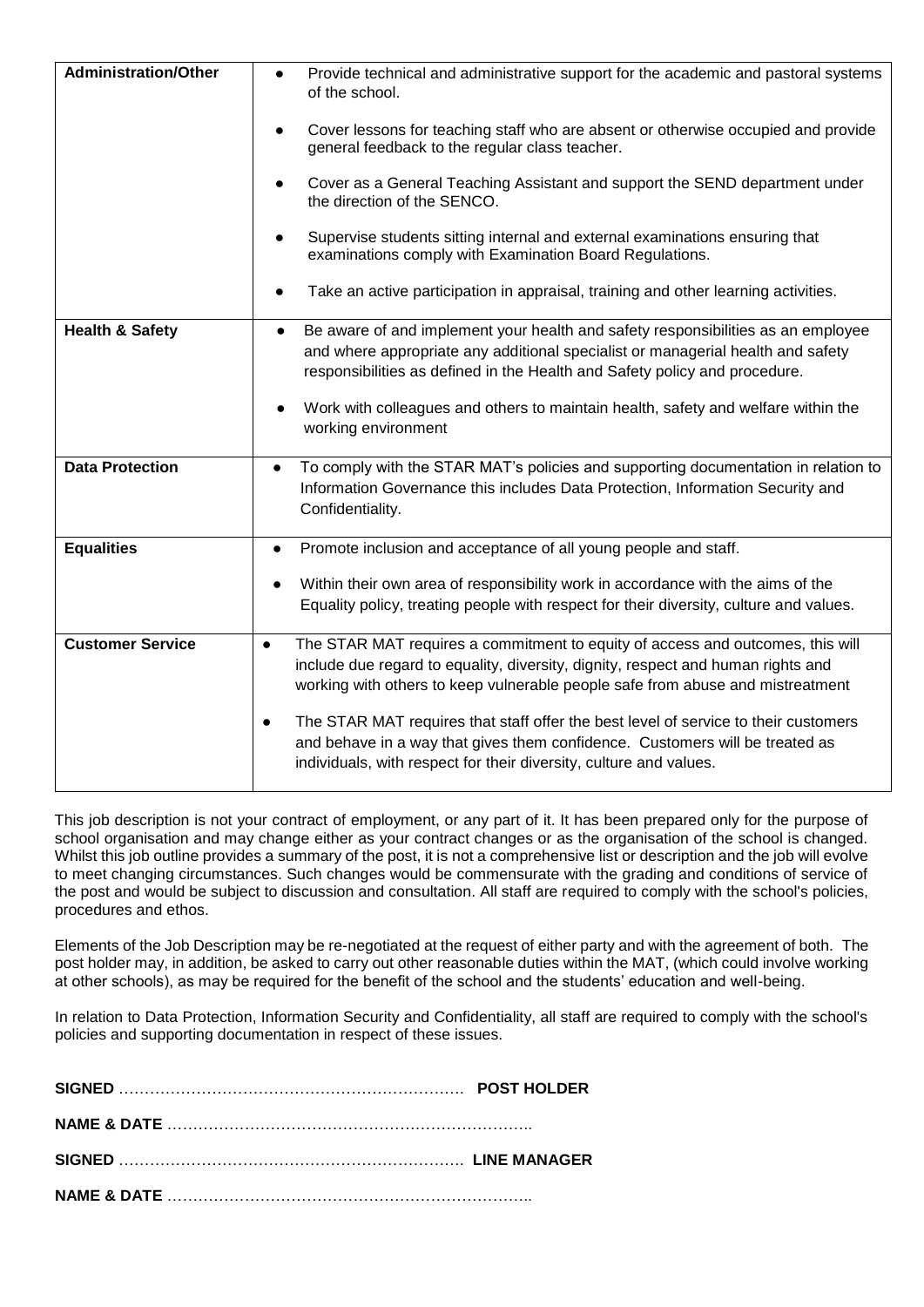# **Appendix 2b: Person Specification 1**

Job Title: Cover Supervisor

| <b>CRITERIA</b>                                                                                                                                                                | <b>ESSENTIAL</b> | <b>DESIRABLE</b> |
|--------------------------------------------------------------------------------------------------------------------------------------------------------------------------------|------------------|------------------|
| <b>Qualifications &amp; Training</b>                                                                                                                                           |                  |                  |
| Good Standard of General Education                                                                                                                                             |                  | X                |
| <b>Experience</b>                                                                                                                                                              |                  |                  |
| Experience of working with pupils of a relevant age in a learning<br>environment                                                                                               |                  | X                |
| Invigilating internal and external examinations.                                                                                                                               |                  | X                |
| Managing student behaviour                                                                                                                                                     |                  | X                |
| <b>Skills &amp; Knowledge</b>                                                                                                                                                  |                  |                  |
| Good numeracy / literacy skills                                                                                                                                                | X                |                  |
| Good written and verbal communication skills: able to<br>communicate effectively with all children, young people, families<br>and carers                                       | X                |                  |
| Good understanding of child/young person's development and<br>learning processes.                                                                                              |                  | X                |
| Understanding of classroom roles and responsibilities                                                                                                                          |                  | X                |
| Working knowledge of relevant policies and legislation. E.g. child<br>protection                                                                                               |                  | X                |
| <b>Personal Qualities</b>                                                                                                                                                      |                  |                  |
| Ability to adapt to change and work successfully in a team.                                                                                                                    | X                |                  |
| Willing to learn and develop new skills                                                                                                                                        | X                |                  |
| <b>Other Requirements</b>                                                                                                                                                      |                  |                  |
| To be committed to the school's policies and ethos                                                                                                                             | X                |                  |
| To be committed to Continuing Professional Development.                                                                                                                        | X                |                  |
| Motivation to work with children and young people.                                                                                                                             | X                |                  |
| Ability to form and maintain appropriate relationships and personal<br>boundaries with children and young people.                                                              | X                |                  |
| Emotional resilience in working with challenging behaviours; and,<br>attitudes to use authority and maintaining discipline.                                                    | X                |                  |
| Ability to work flexible hours at short notice                                                                                                                                 | X                |                  |
| <b>Equal opportunities</b><br>Commitment to supporting, upholding and implementing the policies<br>of Sherburn High School and the STAR MAT to promote equal<br>opportunities. | X                |                  |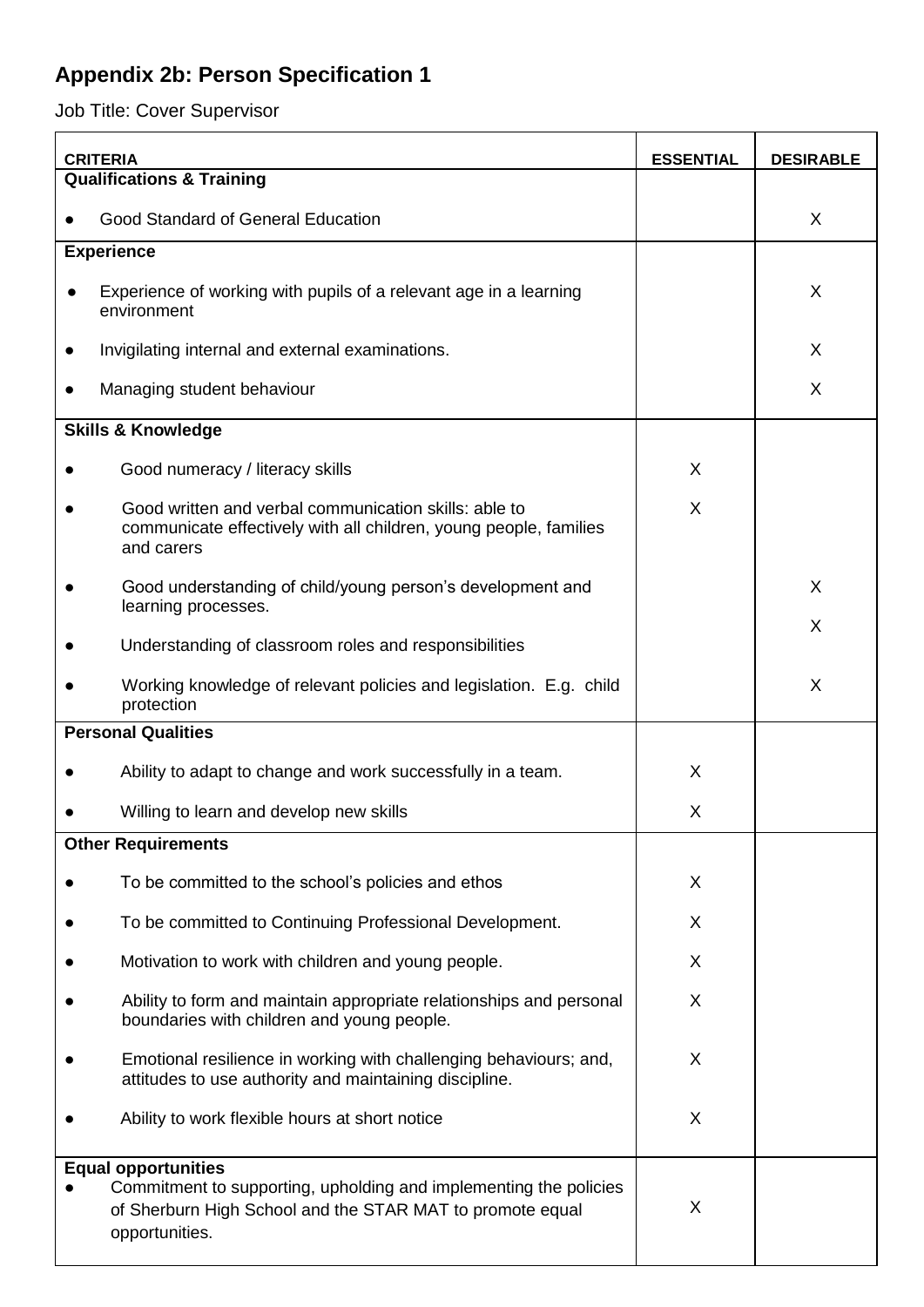# Achievement for all

# **Appendix 3: Department Information**

The school currently has two internal cover supervisors, the successful candidate will be joining a small but dedicated team. This team has a designated office so that the team can access ICT. and have a base in school. Our Cover Supervisors work with a number of departments to support students' learning. Cover supervisors also support students in lessons when cover is not required providing one to one support.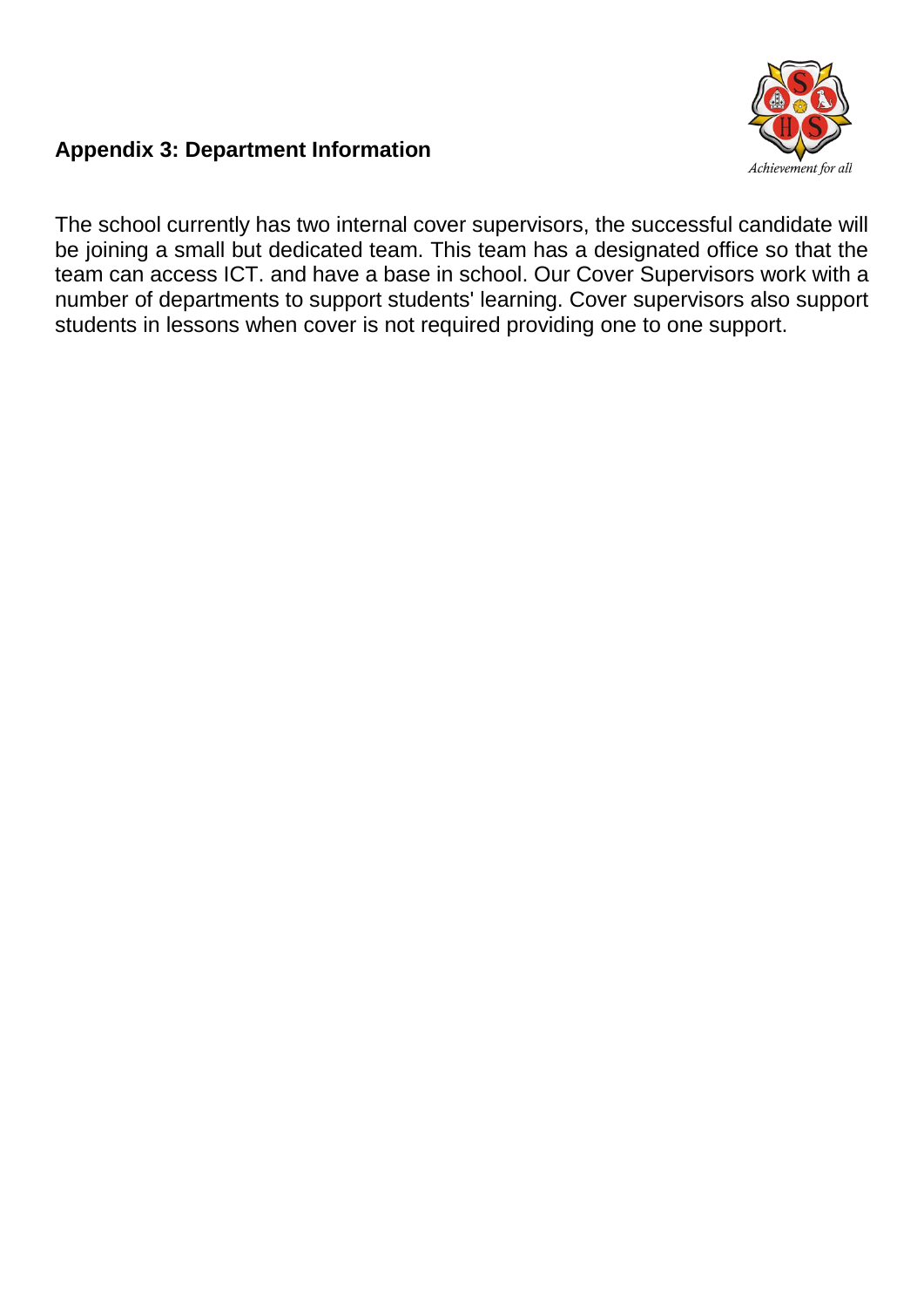# **Appendix 4: Whole School Information**



#### **Teaching and Learning**

Here at Sherburn High School we aim to ensure that our classrooms are places where thinking, questioning, predicting, contradicting and doubting is actively encouraged. We believe in providing high quality opportunities for our students to become active creators of their own knowledge. We aim to reinforce literacy in every lesson and we are passionate about providing regular feedback that will help students understand how to improve their work. We have CPD where we learn from each other and share best practice. We pride ourselves on having a strong identity when it comes to teaching and learning and we know what works in the classroom. We are a thriving group of teachers who are passionate about remaining at the cutting edge of new ideas and we recognise that regular training is key to success.

#### **Assessment, recording and reporting**

Whilst at Sherburn High School, students receive regular data rich reports to show how they are progressing in all their subject areas. This is communicated to parents and students each term at Key Stage 3 and in Year 10, whilst students in Year groups 11, 12 and 13 receive a regular update on their progress approximately every seven weeks. This allows staff and parents to use effective intervention and support and ensures students remain focussed and on course to achieve their potential. Students discuss their reports with their tutor at each data collection point and specific improvement targets are agreed.

#### **Care, Support and Guidance**

In order to care, guide and support students we promote good behaviour for learning and have constructive consistently implemented sanctions. We ensure that all students have a range of adults / peers within and beyond school to support them. Our tutoring system, where students are provides opportunities for high quality coaching and mentoring by staff and students within the tutorial programme.

Parents are ensured continuity of care, with children from the same family remaining in the one House for the duration of their time with us. The vertical system also promotes student leadership with increased roles and responsibilities for students and will develop relationships with the community via a structured system of links, competition and rewards to promote a sense of identity for all students within and outside of school. The work of the student council is also fundamental, with a strategic plan for consultation on key issues and subsequent feedback.

#### **Curriculum**

Our curriculum provides planned and structured progression for students from joining us in Year 7 through to when they move onto higher or further education, or the world of apprenticeships and employment at 16 or 18.

We have balanced subject content at Key Stage 3, providing a broad base of skills and knowledge that meets the requirements of the National Curriculum. Groupings enable students to work at a pace best suited to their individual rate of progress and provide appropriate challenge as they progress through school. There is a strong emphasis and time allocation towards English and Maths ensuring students have the skills to complement other areas of the curriculum and build the foundations for lifelong learning.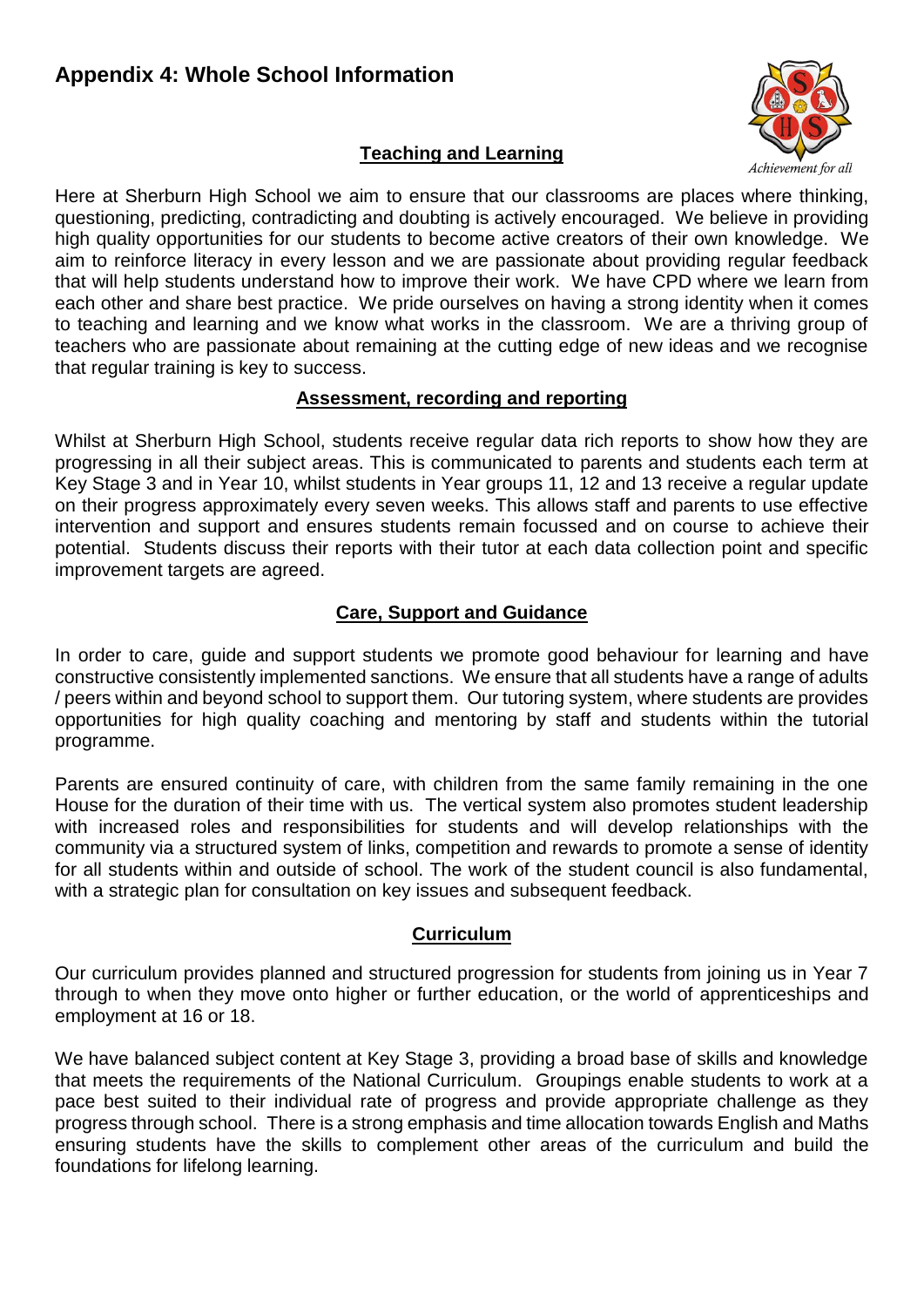In Year 9 students begin their GCSE studies, following a three year route, which provides challenge and depth of study. All students follow Mathematics, English Language and Literature and Science. Students opt for three further subjects from a pool of subjects, including the Creative subjects. At both KS3 and KS4, we ensure that there are progressive programmes of study for personal, religious, enterprise and health education along with citizenship and career planning. All students follow a comprehensive PE programme combining both the traditional sports with the opportunity to experience some of the less familiar sports.

#### **Provision for students with Special Educational Needs**

All students are taught in mainstream classes and are supported by teaching assistants in class: one to one, class support or small groups. We have expertise in providing personalised programmes to meet the needs of vulnerable children, particularly those with Dyslexia and those on the Autism spectrum, as well all in many other areas. Because of the relatively small size of the school, we know our students very well.

We have two discrete areas for learning support and behaviour support where specialist intervention programmes are delivered or, if needed, provide a quiet space to work.

Teaching Assistants are based in these areas and students with Special Educational Needs have access to computers, homework club, friendship club and Multi Skills club during break and lunch time when required. All Teaching Assistants are trained and experienced in a variety of areas.

#### **Sixth Form**

In the Sixth Form, we have over thirty subjects available for students to follow. Our collaborative Sixth Form with Tadcaster Grammar School facilitates students' option choices allowing access to the curriculum at both centres, for both sets of students.

Sherburn High School is fortunate to have a Sixth Form, which enables students who wish to stay on (approximately 60% of each year group) and provides valuable continuity in their learning.

Post 16 Education at Sherburn High School offers a varied range of courses. Our curriculum leads to nationally recognised Advanced level (Level 3) and 'Improvers' (Level 2) qualifications. Where possible, we aim to tailor our timetable to the demands of individual students. The range and combination of courses on offer to students extends through our Post 16 collaboration with Tadcaster Grammar School (Law, Economics, Drama and Theatre Studies, Sociology and Philosophy and Ethics).

All Sixth Form students have their own personal tutor, who provides them with guidance and support to University, apprenticeships, or employment. Tutors will strategically monitor student progress and deliver a comprehensive tutorial programme.

We aim to develop independent, responsive and creative students who have transferable skills beyond the school environment. Our success is built on a three-way partnership, with the individual student at the centre supported in their studies by home and school. Time is invested in tutor support and personal guidance.

#### **Facilities**

The school is fortunate to have eight fully equipped ICT rooms, used extensively by all curriculum areas. All teaching rooms are equipped with LCD projectors for interactive white boards.

In addition, there is an Information Centre (which includes the library and Internet access), student social areas, a main hall with stage, drama studio and a multimedia lecture theatre. A Post-16 Centre incorporating teaching rooms, social spaces and offices is also available.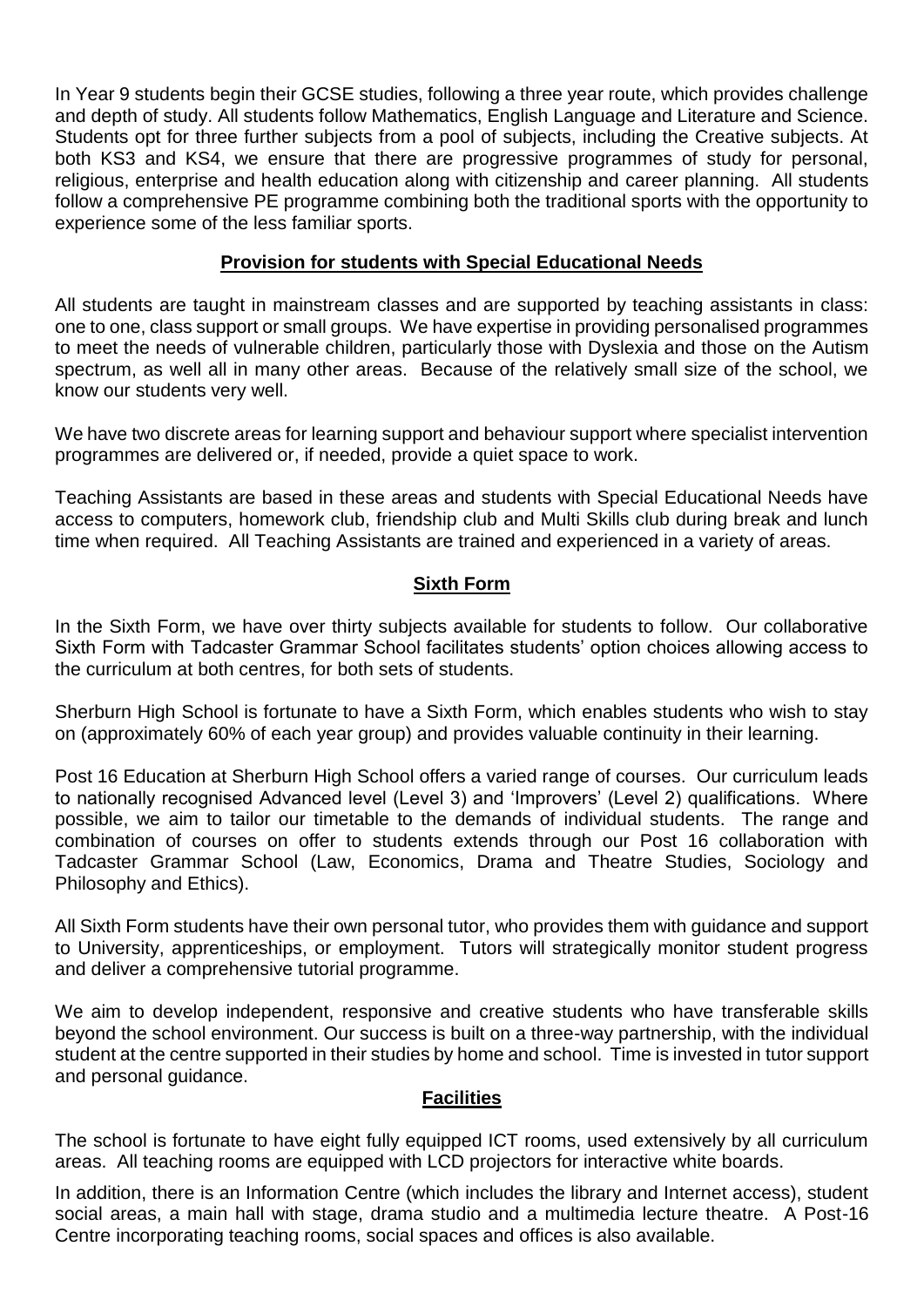Extensive playing fields with grass and all weather surfaces allow a wide range of sports to be played, including football, hockey, netball, rugby and tennis.

#### **Extra Curricular Activities**

Extra-curricular activities are many and varied; they include numerous performing arts productions, sport and art. The school encourages residential and field trips. Foreign visits and student exchanges occur annually including a visit to Lille, a "Language Immersion" trip near Paris, watersports in the Ardeche, Skiing and visits to the Christmas Markets in France and Germany, as well as cultural trips to Barcelona.

#### **Professional Support and Development**

We believe that the school's greatest asset is the quality of our staff. Consequently, we place particular emphasis on continuing professional development. New teachers joining the school can expect to receive considerable support from their curriculum leaders and members of the school leadership team. In addition, all teachers are part of a 'Teacher Learning Community' of colleagues who meet regularly, share good practice and engage in peer coaching.

#### **Administration Team**

The finance and admin team support all aspects of school life and are a vital service to the smooth running of the school. The school has a general office and visitor reception, student reception, finance office and personnel office. Responsibilities covered are reception duties, general admin, supply cover for teachers, student attendance monitoring, Parentpay, school finance, HR and payroll.

#### **Friends of Sherburn High School**

The "Friends of Sherburn High School" is an active group and provides strong social links and financial assistance to the school.



#### **Safeguarding Children**

The school is committed to safeguarding and promoting the welfare of all its students.

We have a robust Safeguarding Policy and all staff will receive training relevant to their role at induction and throughout employment at the school, a copy is on our website at [www.sherburnhigh.co.uk.](http://www.sherburnhigh.co.uk/)

In relation to this appointment process, you should be aware that your referees will be asked the following question – "Are you aware of any child protection allegations or issues of a similar nature in relation to this person? If so please provide details".

At interview all candidates will be asked if there have been any allegations or issues raised against them by children and, if so, the outcome of them.

All employees must have enhanced DBS checks prior to starting work.

#### **Examination Results**

We are very proud of our students' achievements at the end of Key Stage 4 and Key Stage 5. Full details of public examination results can be viewed on www.dcsf.gov.uk/performance tables as well as on our website.